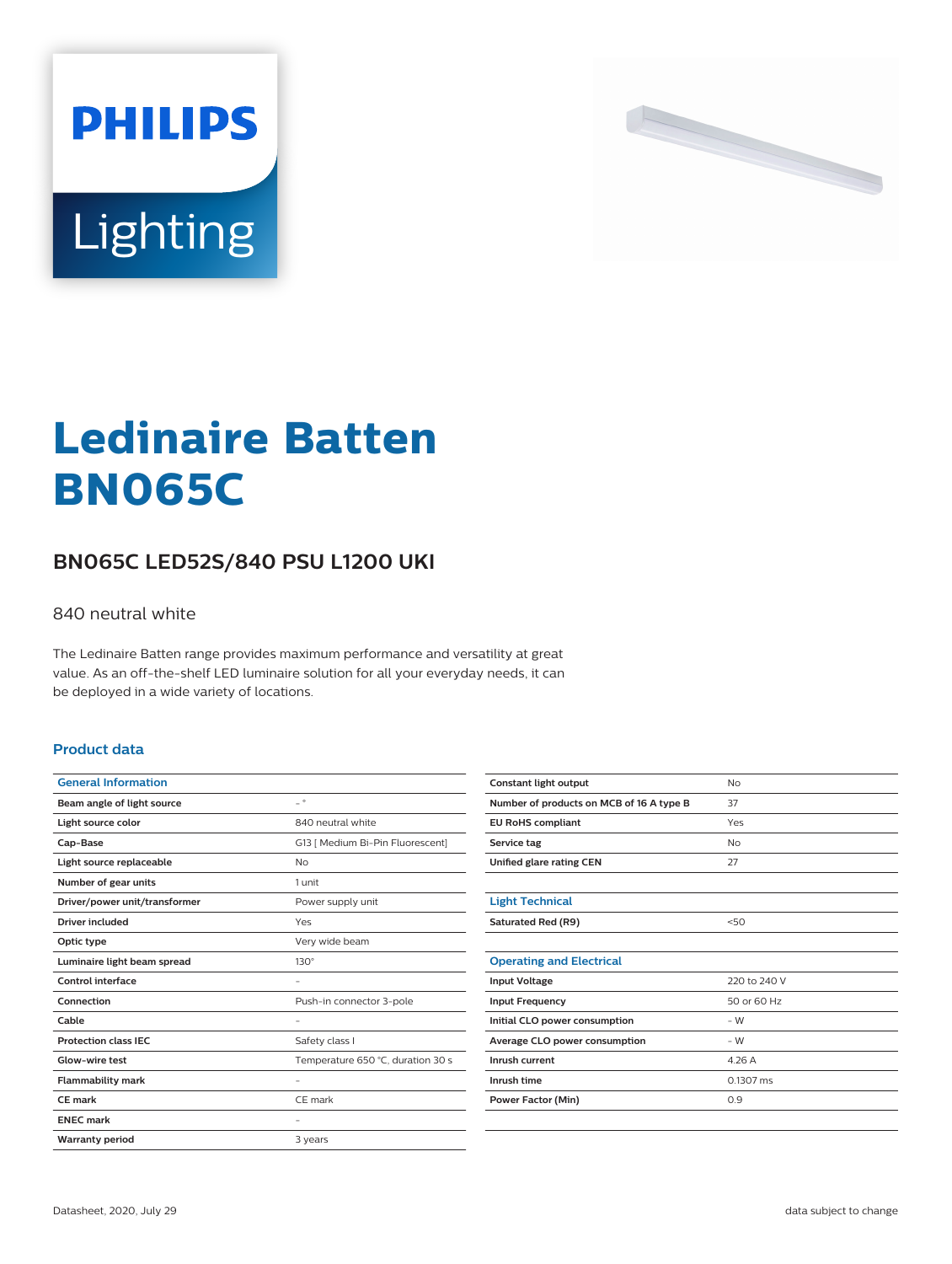### **Ledinaire Batten BN065C**

| <b>Controls and Dimming</b>         |                                         |
|-------------------------------------|-----------------------------------------|
| Dimmable                            | No                                      |
|                                     |                                         |
| <b>Mechanical and Housing</b>       |                                         |
| <b>Housing Material</b>             | Steel                                   |
| <b>Reflector material</b>           | -                                       |
| Optic material                      | Polycarbonate                           |
| Optical cover/lens material         | Polycarbonate                           |
| <b>Fixation material</b>            | -                                       |
| Optical cover/lens finish           | Opal                                    |
| Overall length                      | 1135 mm                                 |
| <b>Overall width</b>                | 65 mm                                   |
| Overall height                      | 65 mm                                   |
| Color                               | White RAL 9003                          |
| Dimensions (Height x Width x Depth) | 65 x 65 x 1135 mm (2.6 x 2.6 x 44.7 in) |

| <b>Approval and Application</b> |  |
|---------------------------------|--|

| Ingress protection code      | IP20 [ Finger-protected]    |
|------------------------------|-----------------------------|
| Mech. impact protection code | IK04 [ 0.5 J standard plus] |

| Initial Performance (IEC Compliant) |                    |
|-------------------------------------|--------------------|
| Initial luminous flux (system flux) | 5200 lm            |
| Luminous flux tolerance             | $+/-10%$           |
| Initial LED luminaire efficacy      | $111 \text{ lm/W}$ |
| Init. Corr. Color Temperature       | 4000 K             |
| Init. Color Rendering Index         | >80                |
| Initial chromaticity                | (0.38,0.38)SDCM<5  |

| Initial input power                                | 47 W                           |
|----------------------------------------------------|--------------------------------|
| Power consumption tolerance                        | $+/-10%$                       |
|                                                    |                                |
| <b>Over Time Performance (IEC Compliant)</b>       |                                |
| Control gear failure rate at median useful life    | 7.5%                           |
| 50000h                                             |                                |
| Lumen maintenance at median useful life* 50000 L65 |                                |
| h                                                  |                                |
|                                                    |                                |
| <b>Application Conditions</b>                      |                                |
| Ambient temperature range                          | $-20$ to $+40$ °C              |
| Performance ambient temperature Tq                 | 25 °C                          |
| Maximum dim level                                  | Not applicable                 |
| Suitable for random switching                      | Not applicable                 |
|                                                    |                                |
| <b>Product Data</b>                                |                                |
| Full product code                                  | 871016336964899                |
| Order product name                                 | BN065C LED52S/840 PSU L1200 UK |
| EAN/UPC - Product                                  | 8710163369648                  |
| Order code                                         | 911401825981                   |
| Numerator - Quantity Per Pack                      | 1                              |
| Numerator - Packs per outer box                    | 8                              |
| Material Nr. (12NC)                                | 911401825981                   |
| Net Weight (Piece)                                 | 1.400 kg                       |
|                                                    |                                |



#### **Dimensional drawing**



**Batten BN060C**

Datasheet, 2020, July 29 data subject to change